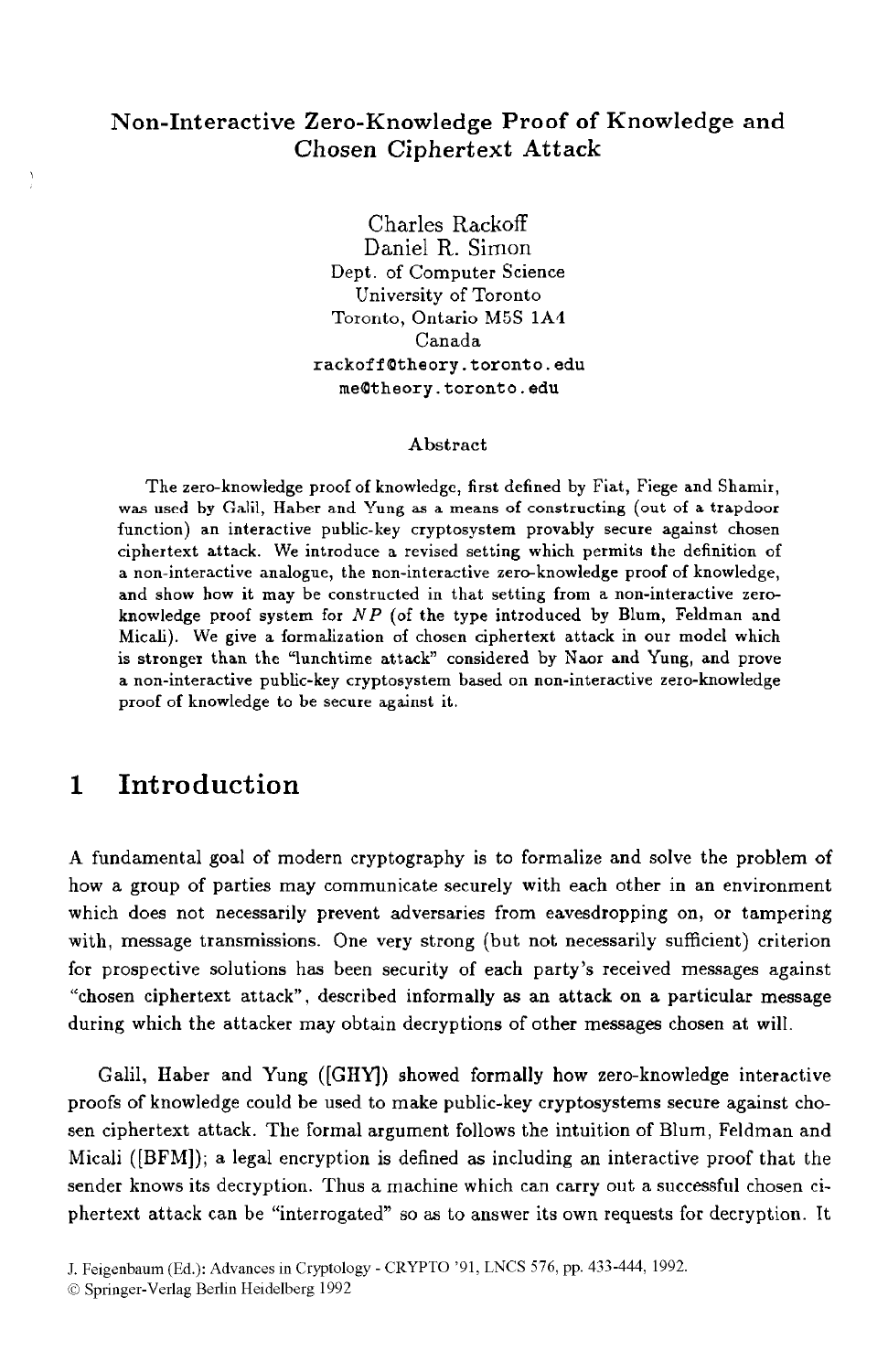can therefore be used by a "blind" attacker (one without the ability to obtain decryptions of chosen ciphertexts) to break the underlying cryptosystem.

Unfortunately, attempts to remove the interaction from the above system face two closely related problems. Firstly, it is not intuitively clear how one could conceivably prove knowledge non-interactively; such a proof would necessarily not be feasibly produceable by parties not possessing the knowledge in question. However, merely receiving a non-interactive proof of knowledge from someone may well allow one to "produce" the same proof of knowledge to someone else. Secondly, the attacker in a chosen ciphertext attack is in general entitled to exploit this difficulty in proving knowledge by including the attacked ciphertext among the chosen ciphertexts to be decrypted, in a so-called "playback" attack .

Naor and Yung ([NY]) solved the latter problem by using a more restricted form of chosen ciphertext attack, known informally as the "lunchtime" or "midnight" attack. In this form of attack, the attacker is provided with decryptions of any messages it can generate, but only *before* receiving the message it is to attempt to decrypt itself. Thus the playback attack problem disappears. In their solution, each message is encrypted using two independent cryptosystems, and both encryptions are sent along with a noninteractive zero-knowledge proof that the two encryptions encrypt the same message. It turns out that an attacker capable of decrypting messages thus encrypted (when permitted a lunchtime chosen-ciphertext attack) can be used to decrypt messages in an unknown cryptosystem.

However, the "lunchtime" chosen ciphertext attack, being weaker than the unrestricted form, is a less satisfying model of the dangers inherent in real-life applications of cryptosystems, in that there is no reason to assume that an attacker will be bound by the artificial constraint of only being able to obtain information about various ciphertexts *before* discovering the real target message. Rather. the motivation behind the criterion of security against chosen ciphertext attack is the realistic assumption that attackers may be able to obtain information about chosen ciphertexts through ostensibly honest behaviour, which obviously may occur before or after the sending of a particular target message. On the other hand. some restriction on the definition of the attack is necessary in a non-interactive environment, to rule out playback attacks.

**As** a less restrictive, reasonably realistic alternative. we propose a model in which each sender possesses a "secret" associated with a publicly-known identifying key. For example. the secret could be the private key associated with the public key by which the sender itself receives messages. In this model, a natural definition of chosen ciphertext attack would allow any party to send chosen ciphertext messages to the receiver; a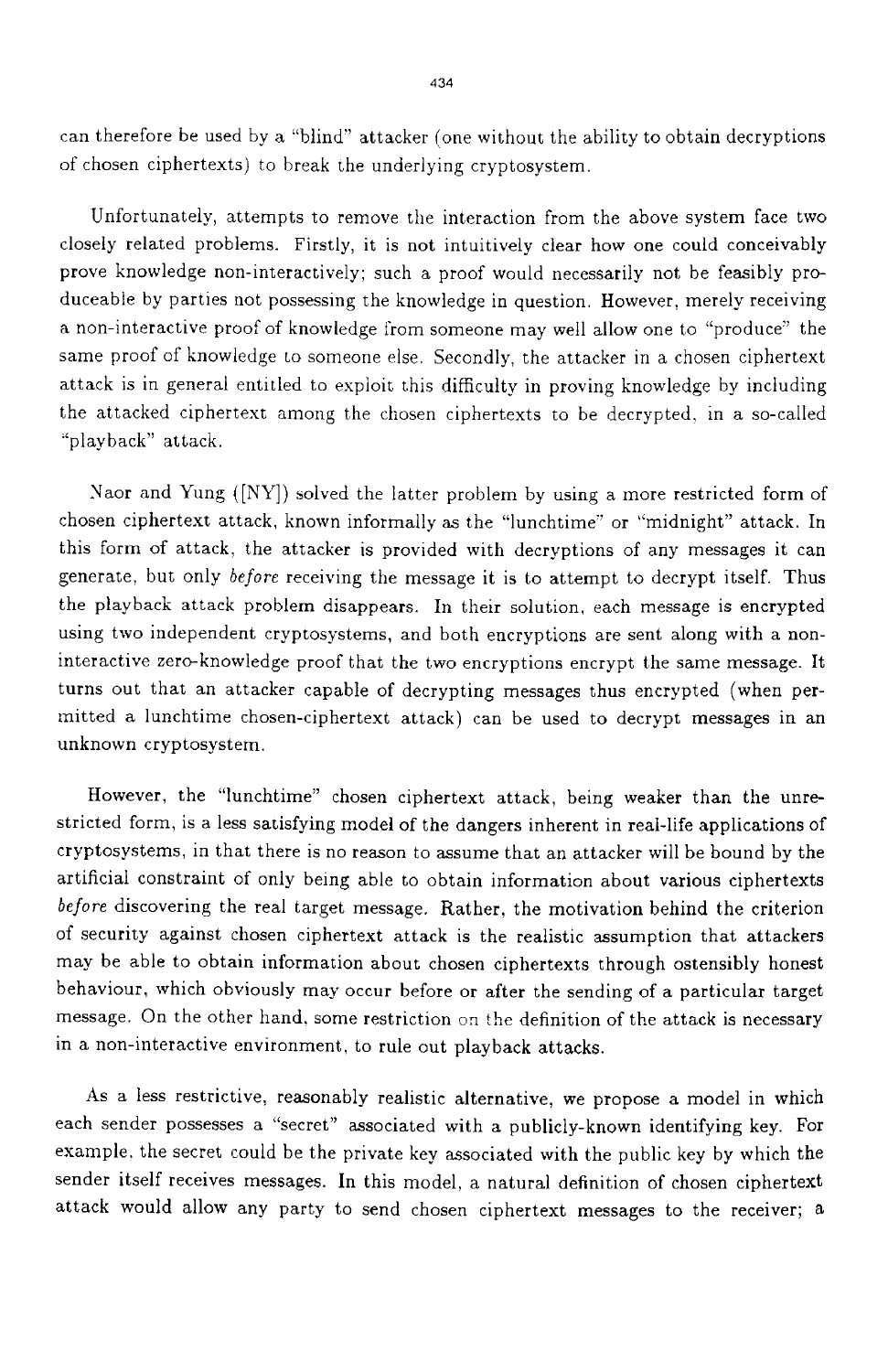message's "putative" sender. whose identity is determined by the receiver on the basis of some information in the message, is then provided with its decryption. [In more practical terms. the message's decryption can be assumed to be encrypted using the sender's public key, then broadcast.) Thus the playback attack is not eliminated, but an attacker can still be prevented from getting any useful information from it, except by somehow using it to generate a message of which the attacker itself is the "putative" sender.

The problem of securing messages against chosen ciphertext attack (as defined above) in this model can be solved in a manner similar to that used by Naor and Yung. The solution involves the sender encrypting a message using its own public key and the receiver's, and providing a non-interactive zero-knowledge proof that the two encryptions encrypt the same plaintext. The proof of security of this scheme parallels the proof for the scheme of Naor and Yung.

More generally, we now can define non-interactive zero-knowledge proof of knowledge of a string with some property (say, a witness of membership of another string in some *NP* language) in this model **as** a non-interactive zero-knowledge proof of existence of such a string from which the prover can recover the string itself (note that such a proof is with respect to a *specific* prover). For example, an encryption using the prover's public key of a string with the desired property, together with a non-interactive zeroknowledge proof that the encrypted string has that property, would in this model be a non-interactive zero-knowledge proof of knowledge of a string with the property in question. This definition is analogous to (and considerably simpler than) the interactive definition given by Fiat, Feige and Shamir ([FFS]), which required that a string with the property in question be recoverable given "complete access" to the prover TM. It also allows us to restate the above solution to the chosen ciphertext attack problem as a non-interactive version of the interactive protocol of Galil, Haber and Yung. That is, if senders are required to include with each message a non-interactive zero-knowledge proof of the sender's knowledge of its decryption, then the resulting (non-interactive) cryptosystem is secure against chosen ciphertext attack.

**A** still stronger form of chosen ciphertext attack would allow any message other than the one being attacked to be the chosen ciphertext; its (cleartext) decryption would be returned to the *actual* sender/attacker. Adding the requirement of a digital signature of all complete message-proof pairs guarantees security even in this case, since the sender must prove that anyone holding the information enabling it to sign the messages it generates must also know their decryption. Dolev, Dwork and Naor ([DDN]) have independently presented a considerably more complicated cryptosystem which is also secure against this type of chosen ciphertext attack. and does not make use of senders' possession of a "secret". Any further strengthening of this attack to permit playback attacks would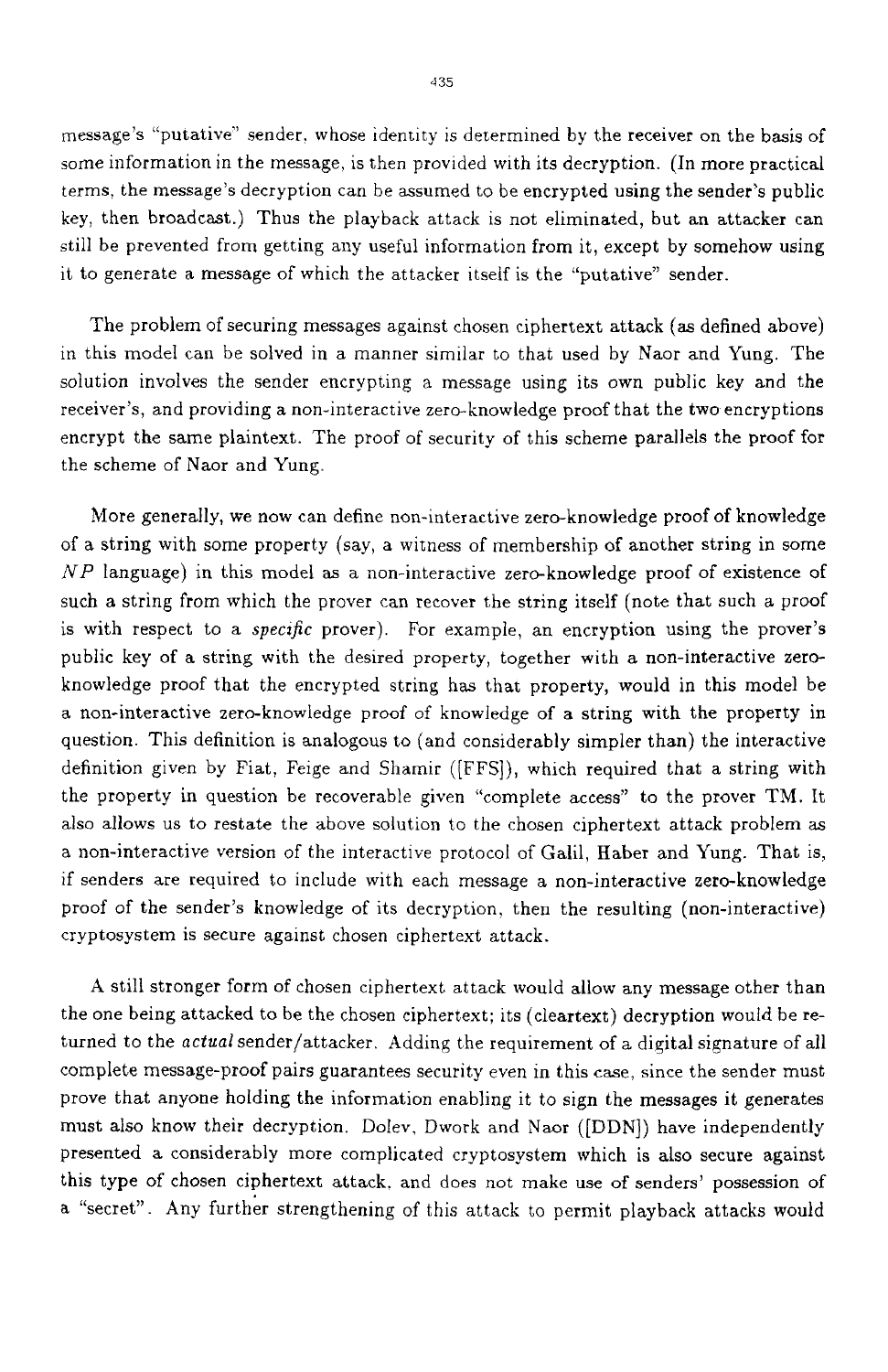necessarily require some kind of "timeliness" constraint on messages, to prevent their re-use.

## **2** The Setting **and** the Problem

We define here a model for a real-life public-key cryptographic setting similar to that first proposed in  $[DH]$ , in which every party u is provided by a trusted centre with a secret-key public-key pair,  $(s^u, p^u)$ , such that messages (which we may without loss of generality assume to be single bits) may be encrypted (using a cryptosystem. as described below) with the receiver's public key such that the receiver's private key is needed to decrypt them.

It is assumed that parties are capable of recognizing "valid" public keys (that is, those actually assigned to someone by the trusted centre). It can be imagined that each party possesses a listing of all assigned public keys: alternatively, the centre can provide parties with its own "digital signature" (described later) for its keys (which no party can then forge in attempting to produce a new valid key). **A** consequence of this state of affairs is that we can now associate with each message a specific "putative" sender (identified by a public key) as weil as a receiver. Moreover, the decryption (indeed, the validity or invalidity) of an encrypted message can then be defined so as to depend on the message's putative sender.

In this setting, a chosen ciphertext attack is one in which an attacker, upon observing an encrypted message from another sender to a receiver, is permitted to generate any feasible number of messages, associated with any assigned public key it chooses, and receive their correct decryptions, according to the receiver. **If** it can with any significant probability greater than  $\frac{1}{2}$  decrypt the intercepted message after this process, it has succeeded in its attack.

We can define the attack in one of two ways, depending on how we view the power of parties to the system to learn from other parties' actions and reactions. We can assume that parties are generally only privy to the consequences of the messages that clearly come from themselves; we would in that case correspondingly provide the chosen ciphertext attacker wich only the decryptions of messages for wnich the putative sender **is** the attacker. Alternatively, we can assume that parties are able to detect the reactions of other parties to any messages sent, and to influence (or attempt to simulate) messages from others. The corresponding chosen ciphertext attack would then allow the attacker to receive the correct decryption of any message the attacker generates, regardless of the putative sender (and, in particular, of whether or not the attacker possesses the secret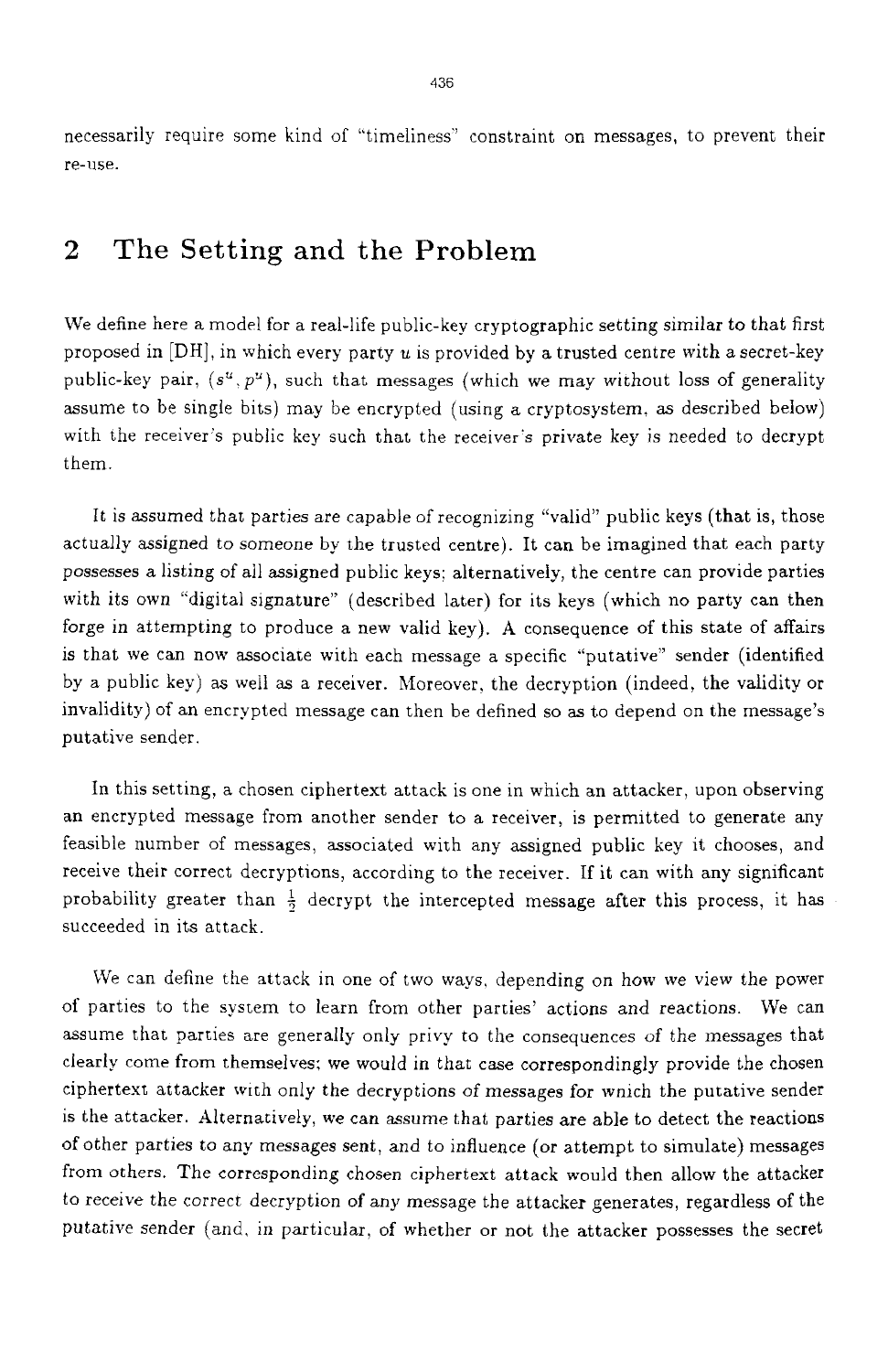key of the putative sender). We must in this case of course make an exception in the case of the exact message originally being "attacked", but no other exception is necessary

Note. All polynomial-time TM's defined in this paper **are** assumed to receive. in addition to their stated inputs, a security parameter  $1<sup>n</sup>$ .

**Definition 2.1** *A* cryptosystem is a triple  $(M_C, M_E, M_D)$  of polynomial time-bounded *TM*'s ( $M_C$  and  $M_E$  probabilistic), such that on input *u* (the "identity" of user *u*)  $M_C$  out*puts a* secret-key public-key pair  $(s^u, p^u)$  with the following property: On input  $(s^u, p^u, p^v, b)$ ,  $b \in \{0, 1\}$ ,  $M_E$  *outputs a string e such that on input*  $(s^v, p^v, p^u, e)$   $M_D$  *outputs b. This holds for any two pairs*  $(s^u, p^u)$  and  $(s^v, p^v)$ .

Note that  $u$  and  $v$  might not be distinct; parties may wish to send encryptions to themselves (in fact, this feature will he used later). Note also that "Conventional" public key cryptography (e.g., as defined in  $[GM]$ ) ignores the identity of the sender altogether; the encryption  $M_E(s, p, p', b)$  can be computed by any party without knowledge of any s.

We now define a very general type of chosen ciphertext attack, which in no way restricts the attacker's choice of ciphertexts: such an attack is impossible to defend against, because it permits "playback" attacks. The subsequent definitions define the two **ways**  of restricting the attacker's choice of ciphertext appropriate to our model, **as** described above.

**Definition 2.2** *A* general chosen ciphertext attack *on a cryptosystem*  $(M_C, M_E, M_D)$ *is an interactive pair*  $(A, U)$ , where  $A$  is a probabilistic polynomial-time "attacker", and  $U$  represents the "universe" which responds to A's challenges.  $(A, U)$  behaves as fol*lows: initially, M<sub>C</sub> creates pairs*  $(s^S, p^S)$ ,  $(s^R, p^R)$  and  $(s^A, p^A)$  for the sender, receiver and attacker respectively.  $M_C$  also generates a polynomial number of additional pairs  $(s^1, p^1), \ldots, (s^{q(n)}, p^{q(n)})$  (representing possible confederates for *A*). The plaintext  $b_S$  is *then randomly chosen from*  $\{0, 1\}$ , and  $M_E$  is run on input  $(s^S, p^S, p^R, b_S)$  to obtain the *encryption e.* A *is given as input*  $(e, K)$ ,  $K = {p^S, p^R, s^A, p^A, s^1, p^1, ..., s^{g(n)}, p^{g(n)}}$ . A *then repeatedly generates iraples*  $(p^i, p^j, m)$ ,  $p^i, p^j \in K$ ; for each such iriple, U returns  $M_D(s^j, p^i, m) \in \{0, 1, \text{``?''}\}\$ . At the end of this interaction, A outputs  $b \in \{0, 1\}$ . We *say that*  $(A, U)$  succeeds *if for some polynomial*  $h(n)$ ,  $b = b_S$  *with probability at least*  $\frac{1}{2} + \frac{1}{h(n)}$ , for infinitely many n.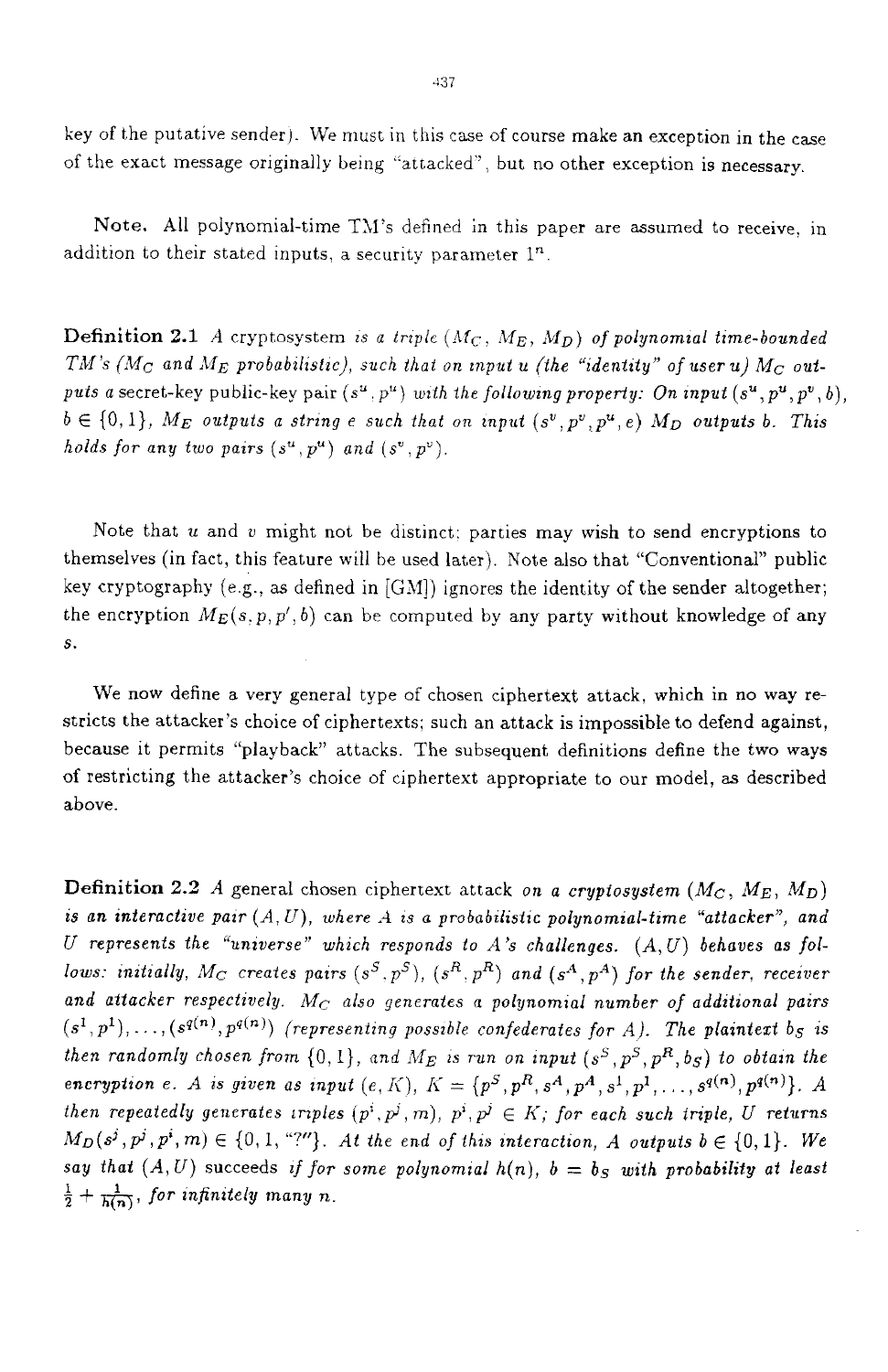Definition 2.3 An attacker-specific chosen ciphertext attack is *identical to a general chosen ciphertext attack (as defined above), except that on receiving a triple*  $(p^i, p^j, m)$ , *U always returns* "?" *when*  $i \neq A$ .

Definition 2.4 *A* message-restricted chosen ciphertext attack is *identical to a general chosen ciphertext attack (as defined above), except that on receiving a triple*  $(p^i, p^j, m)$ , *U always returns*  $i^{q}$  *"?" when*  $i = S$ ,  $j = R$  *and*  $m = e$ .

## **3** Tools

#### **3.1** Public-Key Cryptography

We review here the definition of security for public-key cryptosystems introduced in  $[GM]$ ; **A** proposed implementation. based on the assumption of the existence of a trapdoor function, is described there.

Definition 3.1 *(based on* [GM]) *A* (single-encryption) attack *against a cryptosystem*  $(M_C, M_E, M_D)$  is a probabilistic polynomial-time machine A which, on receiving as input  $(p^u, p^v, e)$  (where  $(s^u, p^u)$  and  $(s^v, p^v)$  are generated by  $M_C$ , and e is generated by  $M_E$ on input  $(s^u, p^u, p^v, b)$ , with b chosen randomly) outputs a single-bit "guess" g. We say *that* A succeeds if for some polynomial  $h(n)$ ,  $b = g$  with probability at least  $\frac{1}{2} + \frac{1}{h(n)}$ *for znfinztely many* n: If *no such A succeeds, then the cryptosystem* **2s** secure *(agaznst*   $single\text{-}encryption$  *attack*).

Note again that *u* and *v* need not be distinct;  $M_E(s^u, p^u, p^u, b)$  should still be difficult to decrypt for pairs  $(s^u, p^u)$  generated by  $M_C$ .

#### **3.2** Non-interactive proof systems and zero-knowledge

.Yon-interactive (zero-knowledge) proof systems were introduced by Blum, Feldman and Micali ([BFM]); the definitions were refined by Bellare and Goldwasser ([BG]) and **Naor**  and Yung ([NY]). We briefly and informally discuss the definitions here, and refer the reader to **[NY]** for a rigorous treatment of them. An implementation method for any language in *NP* based on the assumption of the existence of trapdoor functions can be found described in [FLS]. Another implementation appears in [DY].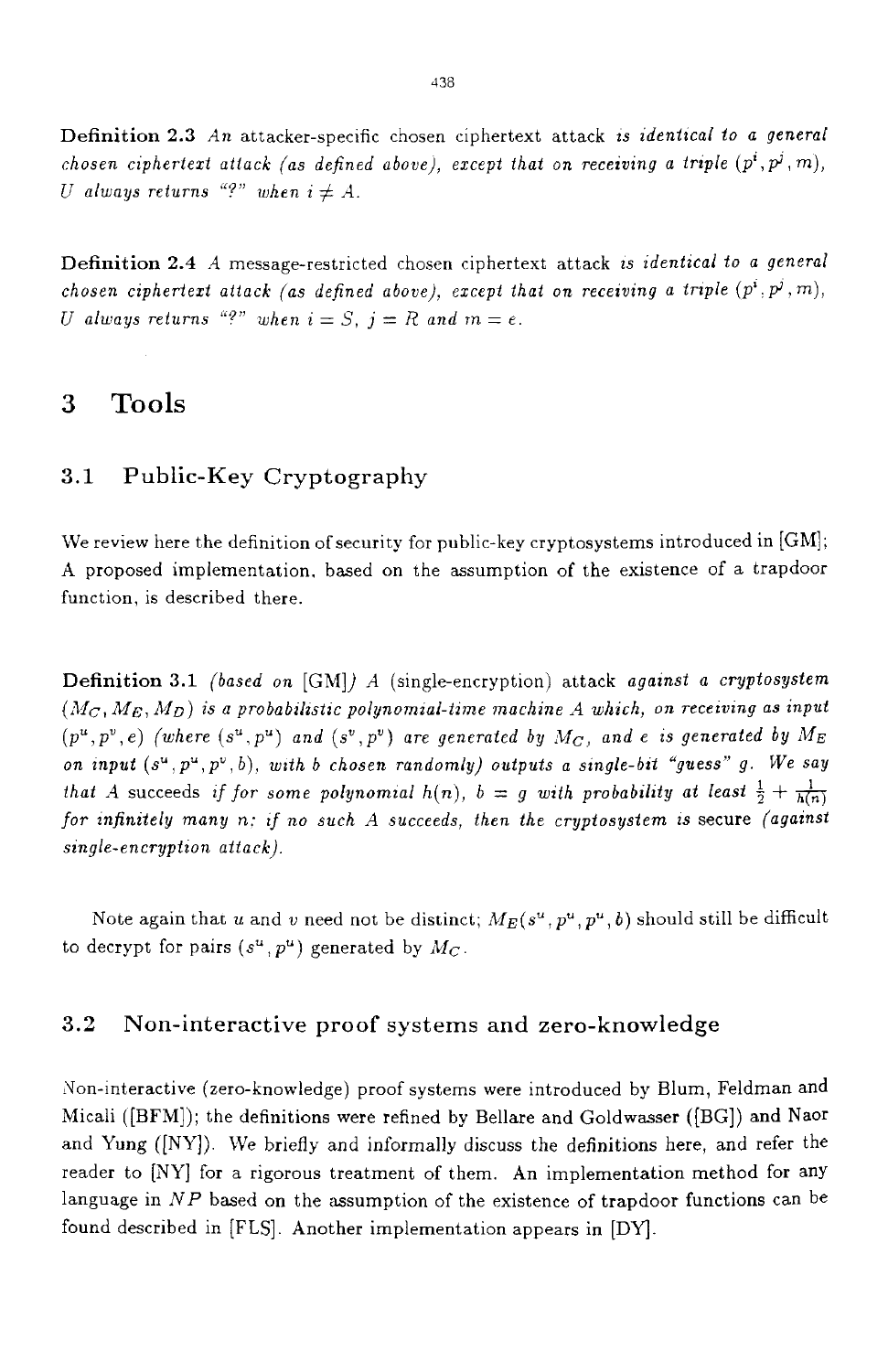A *non-interactive proof system* for an  $NP$  language *L* is a pair  $(P, V)$  of probabilistic Turing machines, such that given a random bit string *r* of polynomial length, *p* can with overwhelmingly high probability construct a "proof" string  $\pi$  for any "theorem"  $l \in L$  which causes *V* to accept  $(r, l, \pi)$ , and with only negligible probability will there be an  $\bar{l} \notin L$  such that for some "false proof"  $\pi$ , V accepts  $(r, \bar{l}, \pi)$ . Moreover, V runs in polynomial time, and *P* runs in polynomial time given a witness w that  $l \in L$ .

Such a non-interactive proof system is *zero-knowledge* if, for every probabilistic polynomialtime "theorem generator" *T* which observes a random bit string *r* and interactively generates members  $l_i$  of  $L$  and observes their proofs, there exists a "simulator"  $M$  which, having chosen the fixed "random" bit string *1''* according to some distribution, interacts with T to generate strings  $\pi_i$  such that the distribution on strings  $r', l_1, \pi_1, \ldots$  generated by  $T$  and  $M$  is indistinguishable (to non-uniform polynomial-time distinguishers) from the distribution on strings  $r, l_1, \pi_1, \ldots$  generated by T and P after receiving a truly random bit string r.

Note that a non-interactive zero-knowledge proof system, **as** described above, allows repeated use of a single set of public random bits. Hence, the zero knowledge property must take into account the possibiiity that the theorems which are being proved are chosen *after* the public bits have been revealed, and other theorems have already been proven. The simulator must therefore also allow an adversarial "theorem generator" *T*  to decide what proofs must be simulated based on the simulated pseudorandom public bits and previous simulated proofs.

We can also define a non-interactive zero-knowledge proof of knowledge, analogous to the interactive zero-knowledge proof of knowledge introduced in [FFS]. The definition of the non-interactive version turns out to be much simpler than that for the interactive version, although it assumes a more sophisticated setting. Intuitively, the non-interactive zero-knowledge proof of knowledge is a non-interactive zero-knowledge proof of language membership from which, given certain information, a witness of language membership can be recovered. That information will, in our application, be a secret key associated with a sender's public key (as generated by, say, a trusted centre  $M_C$ ) in a secure publickey crypbosystem.

**Definition 3.2** Let  $L \in NP$ , and let W be a polynomial-time "witness-recognizing" *machine which accepts some polynomial-sized input of the form*  $(w, l)$  *if and only if*  $l \in L$ *.* Let  $\{D_n\}$  be a family of distributions on polynomial-length strings of the form  $(s, p)$ . A non-interactive proof-of-knowledge system *for zuztnesses* of *membership in L, relative to*   $\{D_n\}$  is a non-interactive proof system  $(P, V)$  for *L* in which *P* receives as its random *bit input the string*  $(s, p)$  *chosen according to*  $D_n$ *, while V just receives p as its random*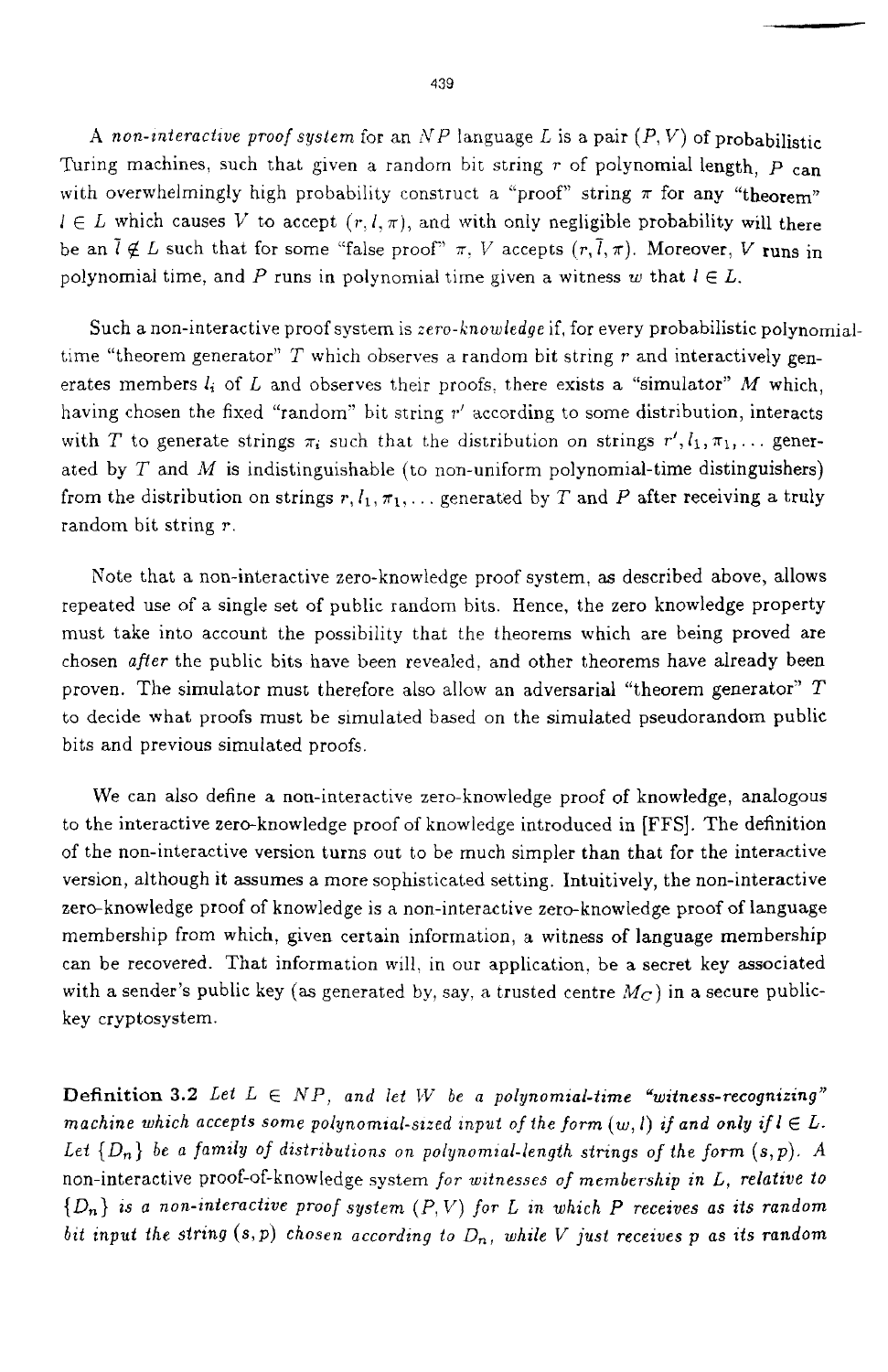bit input. Moreover, there must exist a polynomial-time "witness-finder" F with the *following property: with "overwhelming probability" (that is, with probability*  $1-\frac{1}{a(n)}$ , where  $-\log g(n) \in \omega(\log n)$ ,  $(s, p)$  will be such that for every *l*, and for every string  $\pi$ , *if V* accepts  $(p, l, \pi)$  *then*  $F((s, p), l, \pi)$  *is a witness of membership of l in L. The definztion of zero-knowledge* for *proof-of-knowledge systems is essentaally the same as for*  proof systems, except that the theorem generator T receives p as its random bit string  $\mathbf{z}$  *inputs, and the simulator M is permitted to generate the p given to T.* 

### **3.3** Digital signature

Informally, a digital signature is a string  $\sigma$  which identifies another string D (the *document*) as originating from the possessor of a particular secret-key public-key pair  $(\hat{s}^u, \hat{p}^u)$ . **A** signature scheme is defined by a *key generatzon algorithm* which produces the secretkey public-key pairs, a *signing algorithm* which given  $(\hat{s}^u, \hat{p}^u)$  can generate a signature for any document, and a *checking algorithm*, which uses  $\hat{p}^u$  to distinguish valid signatures from invalid ones.

The standard security criterion for **a** digital signature scheme is security against what is known as *adaptive chosen message attack*. In this attack, the attacker, given  $\hat{p}^u$ , is permitted to choose any feasible number of documents, and obtain valid signatures for them (interactively, ie. receiving one before choosing the next), before attempting to generate a signature for any document of its choice (distinct from the set of documents whose signatures were obtained). The scheme is secure against this attack if any such attacker succeeds in generating a valid signature for this last document with negligible probabillity.

**A** rigorous definition for signature schemes and chosen message attack can be found in [GMRi], together with an implementation based a complexity-theoretic assumption. Necessary and sufficient conditions for signature schemes can be found in [R].

# **4 Non-Interactive Zero-Knowledge Proofs of Knowledge** and **A Cryptosystem Secure against Chosen Ciphertext Attack**

We now show how a secure cryptosystem (in the sense of Definition **3.1** above) and a noninteractive zero-knowledge proof system for *NP* can be used to build a new cryptosystem secure against chosen ciphertext attack. Encryptions in the new cryptosystem consist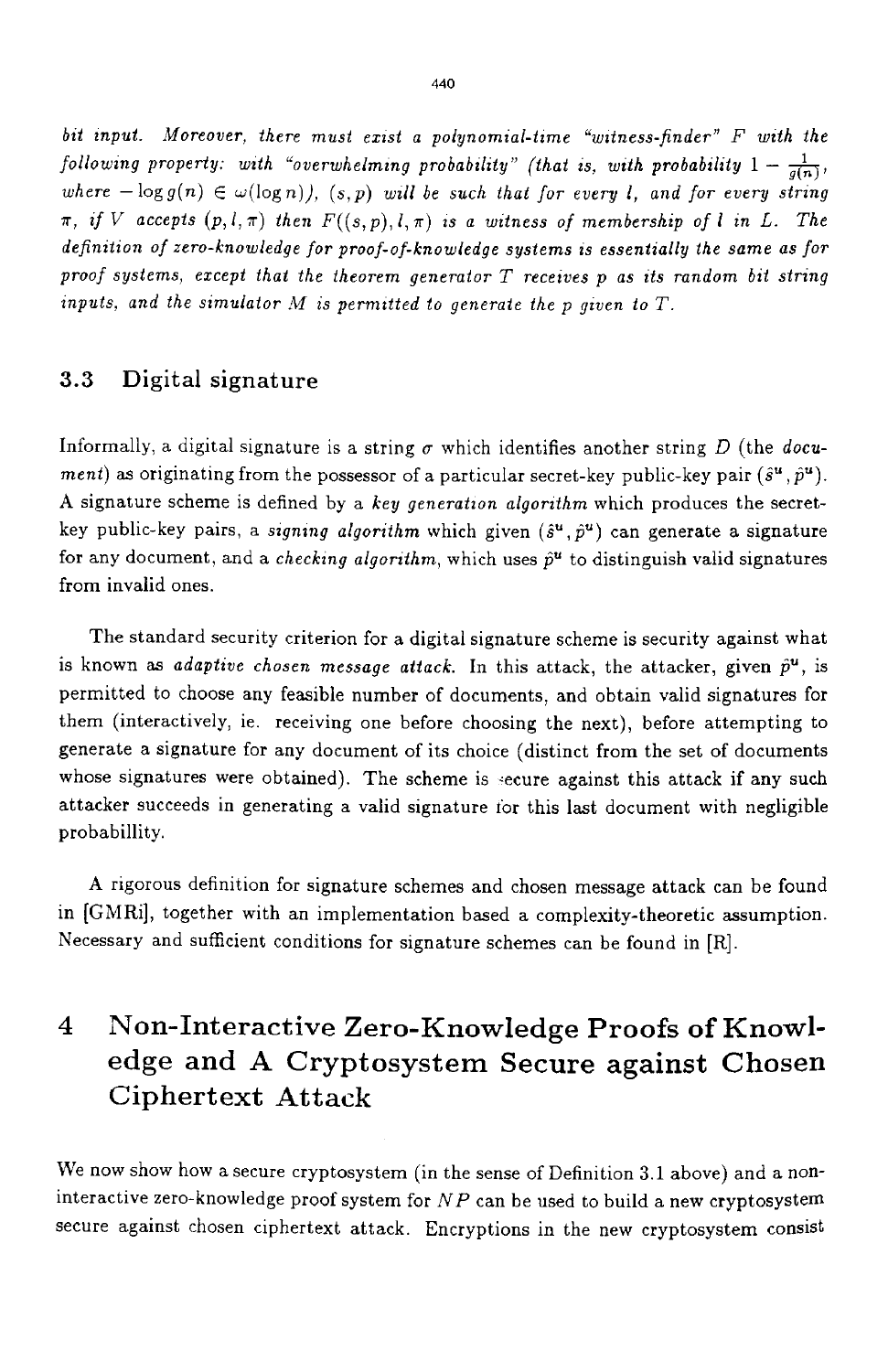of encryptions in the old cryptosystern accompanied by non-interactive zero-knowledge proofs of the sender's knowledge of the decryption (as well **as** a digital signature, in the case of the stronger message-restricted attack). The proof of knowledge simply consists of encryptions, using the sender's public key, of the random bits used in the original encryption, together with a non-interactive zero-knowledge proof that they are in fact just that. The random bits necessary for the non-interactive proof can be assumed provided Ly the trusted centre that generates public keys (for example, such bits might be appended to each user's public key). These ideas resemble those used by Naor and Yung in *[XY]* in their setting.

**Theorem 4.1** *Assume that there exist trapdoor functions, as needed for the construction of non-interactive zero-knowledge proofs in [FLS] and of secure cryptosystems (in the sense of definition 3.1) in [GM]; let*  $\kappa = (M_C, M_E, M_D)$  be such a secure cryptosystem. *Then for every NP language L (with witness recognizer W) there exists a non-interactive zero-knowledge proof of knowledge* for *witnesses of membershap tn L relatave to the dtstribution on strings*  $(s,(p,r))$  generated by running  $M_C$ , producing  $(s,p)$ , and appending *a random bat strang r to p.* 

**Proof (sketch):** The prover uses  $M_C$  to generate a new secret-key public key pair  $(s', p')$ , encrypts the witness by running  $M_E$  on input  $(s', p', p, w_i)$  (for each bit  $w_i$  of witness *w)* to produce *e,* and gives a non-interactive zero-knowledge proof that *e* can be *so* constructed. (Actually, for technical reasons, the prover should prove that either e can be so constructed, or a particular otherwised unused portion of *r* is in fact producible by a particular pseudorandom number generator G **(as** in [FLS]). The simulator *M'*  of the proof-of-knowledge system generates the extra pseudorandom bits using  $G$ , along with an encryption of an arbitrary string, and produces a legitimate non-interactive zeroknowledge proof of the above (true) theorem, using **as** a witness the seed input into G. Thus the theorems whose proofs are sought from *M* are always true, and the simulation is therefore indistinguishable from authentic ones.) Full details will be provided in the final paper. **1** 

Theorem 4.2 If there exist trapdoor functions, as needed for the construction of non*interactive zero-knowledge proofs in [FLS] and of secure cryptosystems (in the sense of dejinztzon 3. I) in [GM]. !hen there exists a cryptosystem secure agatnsi attacker-speczfic chosen ciphertext attack,* 

**Proof (sketch):** Given the secure cryptosystem  $\kappa = (M_C, M_E, M_D)$ , consider the new cryptosystem  $(N_C, N_E, N_D)$  defined as follows: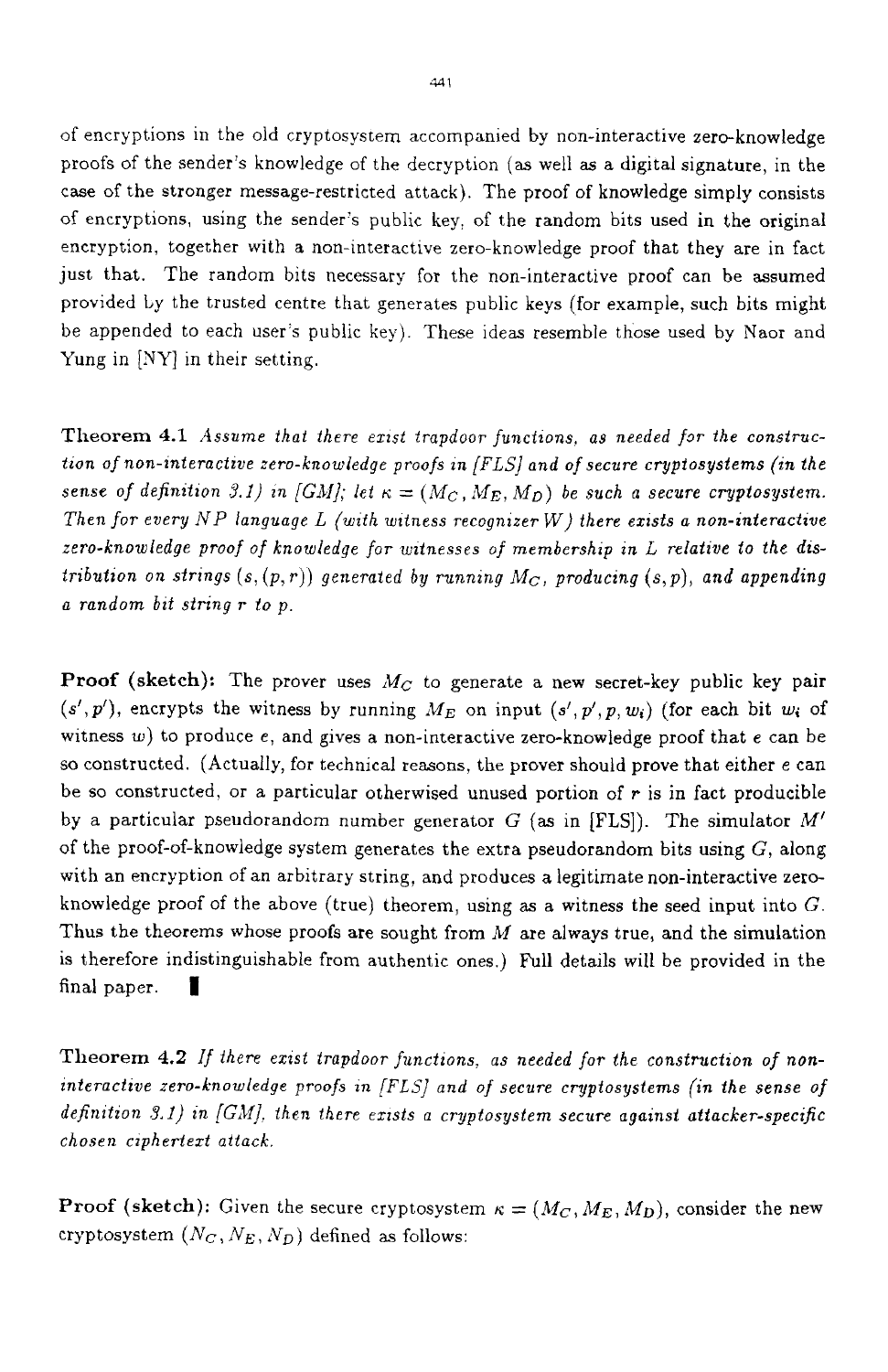**1.**  $N_c$  is identical to  $M_c$ , except that it appends a random bit string  $r^u$ , of appropriate size for zero-knowledge proofs, to the end of each public key *p";* 

2.  $N_E$ , given input  $(s^u, (p^u, r^u), (p^v, r^v), b)$ , runs  $M_E$  on input  $(s^u, p^u, p^v, b)$  to produce *e*, and appends to it a "proof"  $\pi$  generated by *P* in  $(P, V)$ , a non-interactive zero-knowledge proof of knowledge (with  $(s^u, (p^u, r^u))$  as input to P) of a witness that *e* was so encrypted.  $N_E$  outputs  $(e, \pi)$ .

**3.** On input  $(s^v, p^v, p^u, (e, \pi))$ ,  $N_D$  runs  $M_D$ , obtaining *b*, and outputs *b* if *V* of the proof system above (given  $(p^u, r^u)$  as random bit input) accepts input  $\pi$ , and "?" otherwise.

Then no attacker-specific chosen ciphertext attack succeeds against  $(N_c, N_E, N_D)$ . From any successful such attack, a "breaking" algorithm *B* can be constructed, using methods similar to those used in [NY], which proves the insecurity of *(Mc, ME, MD),* **as**  follows: given cryptosystem  $\kappa$ , and  $(p^S, p^R, e)$  (the sender's public key, receiver's public key, and the encryption being attacked), *B* generates  $(s<sup>4</sup>, p<sup>4</sup>)$  (the "attacker's" keys), **as well as "confederates' keys"**  $(s^1, p^1)$ **, and so on, and produces**  $\pi$ **, a simulated non**interactive zero-knowedge proof of knowledge, relative to the distribution on  $(s^S, p^S)$ , of a witness that *e* is a valid encryption under  $\kappa$  (ie., is output by  $M_E$ ). The algorithm *B* then simulates *both A* and *U* ("attacker" and "universe-')in the chosen ciphertext attack, taking advantage of the fact that challenges from *A* containing valid zero-knowledge proofs of knowledge can easily be decrypted by *B* using  $s<sup>A</sup>$  and witness-finder F (note also that if *B* could somehow manage to produce vaIid-looking encryptions with putative sender *A,* containing convincing but invalid zero-knowledge proofs of knowledge-a feat which would certainly be impossible, except with negligible probability, if  $\pi$  were not simulated-then there would exist a means of distinguishing simulated proofs-ofknowledge from real ones). Full details of the proof will appear in the final paper. **I** 

**Theorem 4.3** *If there erist trapdoor functions, as needed for the construction of noninteractive zero-knowledge proofs an [FLS] and of secure cryptosystems (in the sense* of *definition 3.1) in [GM], then there ezists a cryptosystem secure against message-restricted chosen cipherled aftack.* 

**Proof (sketch):** Consider a cryptosystem *(Nc, NE, No)* defined **as** in Theorem **4.2** with the following modifications:

1. *Nc* runs *Mc* and the key generation algorithm for a secure signature scheme on input *u* to produce a secret-key public-key pair  $((s^u, \hat{s}^u), (p^u, \hat{p}^u, r^u)).$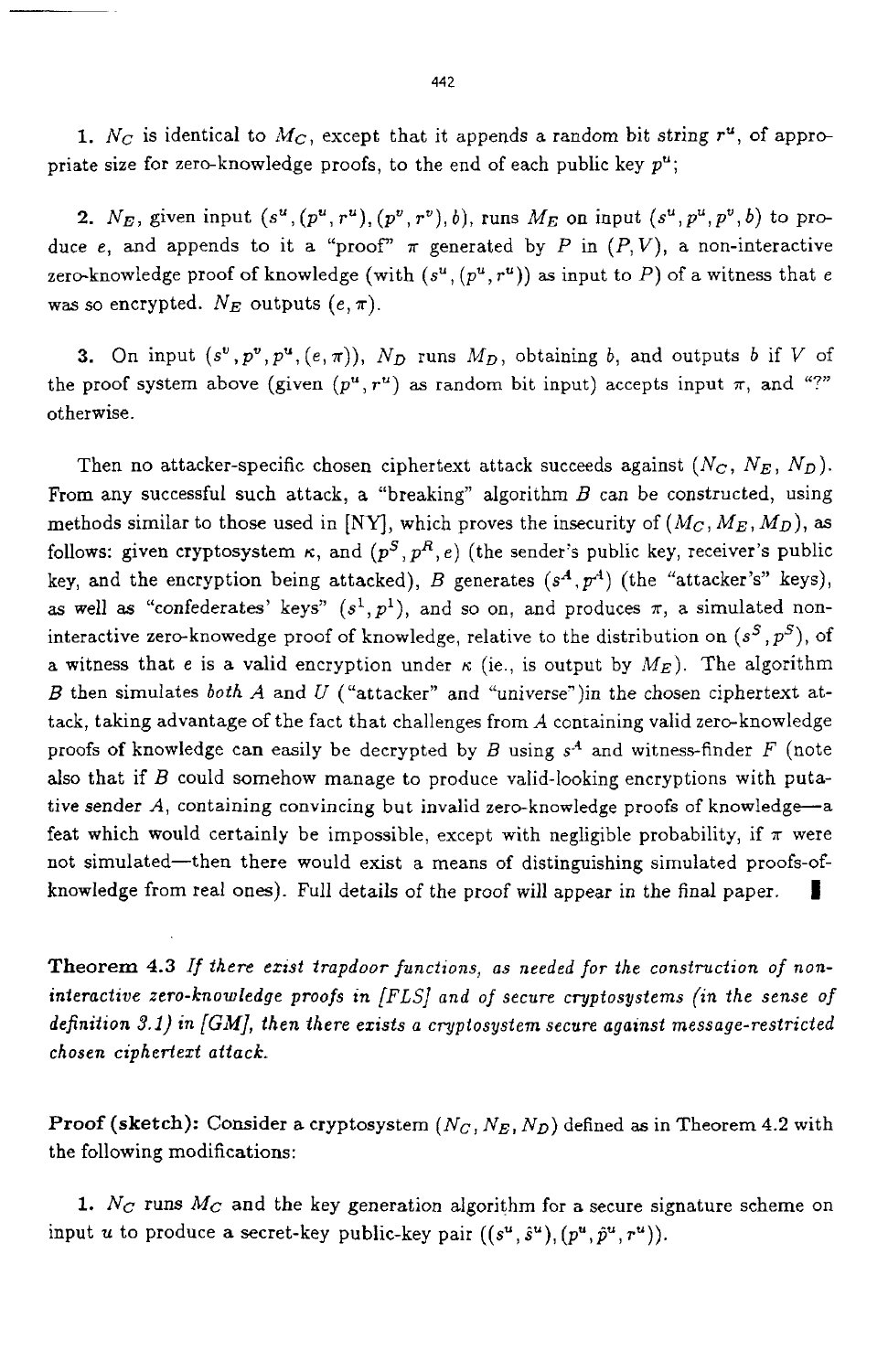**2.** On input  $((s^u, \hat{s}^u), (p^u, \hat{p}^u, r^u), (p^v, \hat{p}^v, r^v), b), N_E$  appends to its output  $(e, \pi)$  (generated using  $M_E$ , as described in theorem 4.2) a digital signature for it using the private signature key  $\hat{s}^u$ .

**3.** On input  $((s^{\nu}, \tilde{s}^{\nu}), (p^{\nu}, \tilde{p}^{\nu}, r^{\nu}), (p^{\mu}, \tilde{p}^{\mu}, r^{\nu}), (e, \pi, s)), N_D$  obtains *b* using  $M_D$  as described in theorem **4.2.** and outputs *b* if I/ **(as** described in Theorem 4.1) accepts input  $\pi$  and the checking algorithm of the digital signature scheme accepts the appended digital signature, and "?" otherwise.

Then no message-specific chosen ciphertext attack succeeds against  $(N_c, N_E, N_D)$ . The proof is similar to that of theorem **4.2.** except that the security of signature schemes against chosen message attack is used to show that the attacker has negligible probability of generating a valid message which is not just as easily decryptable by the simulated *U*  as those permissible under an attacker-specific attack. Full details will be presented in the final paper.

Note that the cryptosystems described in theorems **4.2** and **4.3** can both easily be proven, in a similar manner, to be secure against chosen plaintext attack, **as** well. The proof is necessary, however, because the sender's keys are involved in the encryption pro*cess* in our revised model (in more "conventional" public-key cryptography, in contrast, chosen-plaintext security follows automatically from the security property described in definition 3.1). The new model therefore raises the issue, for a time somewhat obscured by the prominence of public-key cryptography, of just what kinds of attack **a** cryptosystem should resist; if the chosen-plaintext and chosen-ciphertext attacks are in some sense incomparable, and must be dealt with separately, then there may be other natural attacks, as well, security against which is guaranteed by neither chosen-plaintext nor chosen-ciphertext security.

## *5* Conclusions

I

!

i

/ i i

I

I i The choice of an appropriate definition and solution to the problem of chosen ciphertext attack can be considered as a first step toward formalizing and solving the much broader problem of securing public-key cryptographic communication in a multiparty setting. Many other issues need to be resolved, including the development of a rigorous definition of security, consideration of the problem of traffic analysis, and examination of the apparently necessary task of implementing timeliness constraints on messages.